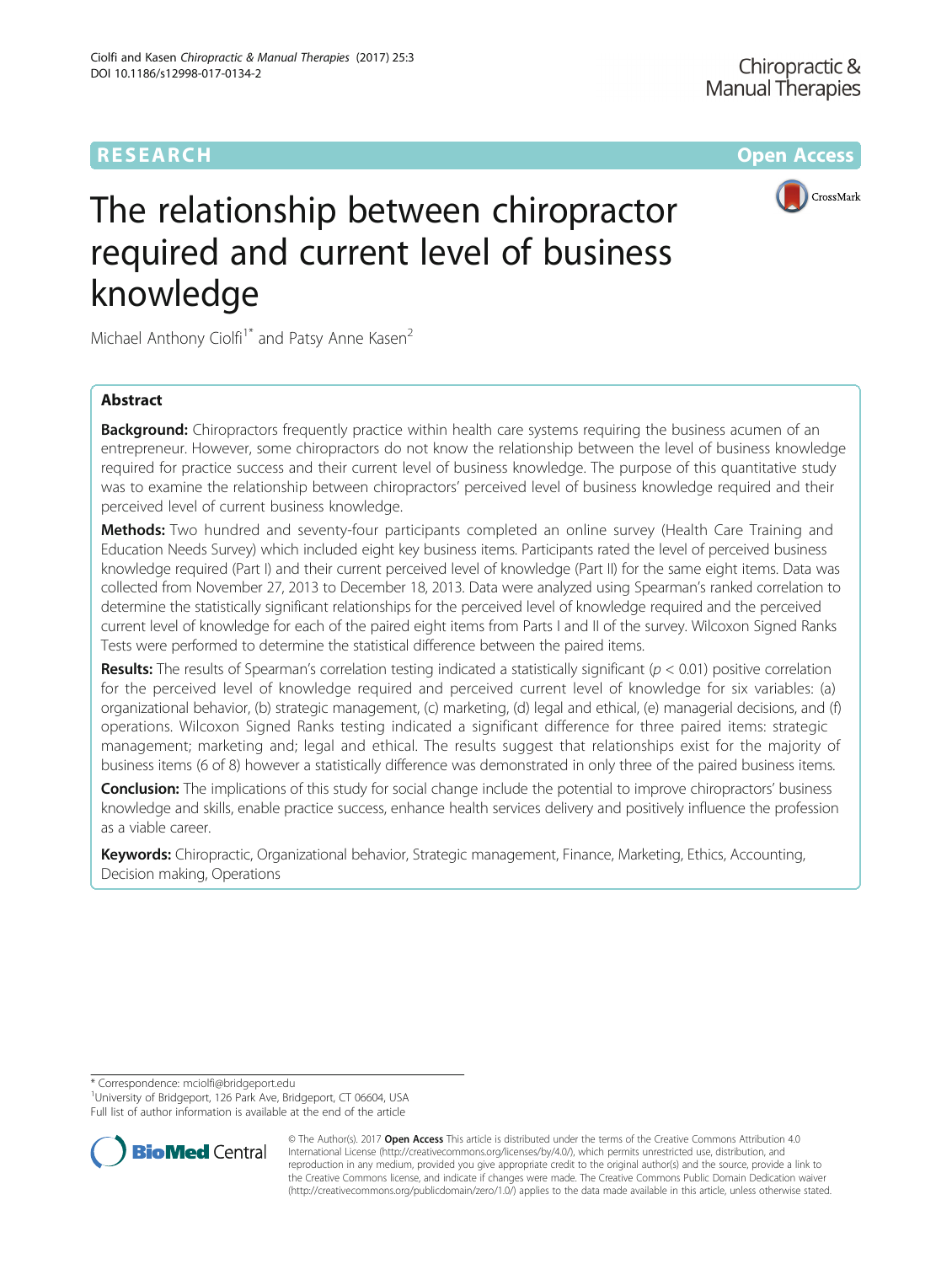## Background

The purpose of this study was to examine the relationship between chiropractors' perceived level of business knowledge required and their perceived level of current business knowledge. Chiropractic has been identified as the largest profession of primary health care providers under the umbrella of complementary and alternative medicine (CAM) [\[1](#page-6-0)]. The chiropractic profession offers health care services utilizing natural healing through a core competency of spinal manipulative therapy (SMT) as well as other adjunctive therapies and strategies. The public perceives the profession within a narrow scope of practice while inter-professional consensus favors a nonsurgical spine-specialist practice identity [[2\]](#page-6-0). Chiropractic educational institutions concentrate on SMT and other primary contact patient care with limited business and marketing skills [[3](#page-6-0)]. From a patient perspective, limited knowledge of the chiropractic profession can result in limited utilization rates and practice success. Primary contact health care providers play an essential role to meet the health care demands of society into the 21st century in an environment of health care reform [\[4](#page-6-0)].

Chiropractic is the most identifiable CAM primary portal of entry profession in the United States [\[5](#page-6-0)]. A primary portal of entry health care provider includes the health care professionals that can examine, diagnose, and provide care directly to a patient, without referral from another health care provider. Factors influencing the practitioner/patient relationship can include educational items such as business, marketing, public health, healthy lifestyles, and collaborating with other health care professionals [\[3, 6\]](#page-6-0). Health care providers and chiropractors that successfully market their health care services can provide valuable information and options for patient care in line with the goals of Healthy People 2010/2020 [\[7](#page-6-0)]. Healthy People 2010/2020 is a sciencebased, 10-year national objective program designed to provide target goals to improve the health of Americans [[8\]](#page-6-0). Improved health information allows patients to make informed decisions towards preventative health care aligned with meeting the needs of sustainable and affordable health care objectives [\[9](#page-6-0)].

Health care systems provide societies with the ability to maintain the health status of the population, thereby contributing to the overall economic status of the nation. Originally designed to meet the needs of society in the 1960s, the health care systems of North America developed following post World War II periods of growth [[10\]](#page-6-0). In the United States, the inclusion of Medicare and Medicaid occurred in 1965 as part of the Social Security Act [[11\]](#page-6-0). After more than five decades, the original sustainability of these programs is questionable [\[10](#page-6-0)]. The governments of North America have provided health coverage for the poor and chronically ill through social programs and taxation. Private health insurance is designed to provide health care coverage to those with adequate financial resources. Despite these measures, the general health of the population of North America has declined (especially for conditions related to lifestyle) with significant increases in obesity and diabetes [[12](#page-6-0), [13](#page-6-0)]. An unhealthy society places pressure on employers and governments to provide increased health care services as a greater number of individuals, at a younger age, must utilize governmental and/or private insurance health care systems [[14](#page-6-0)]. Chronic conditions that arise at a young age can increase the need for the individual to access health care services over their lifetime.

To encourage change, a paradigm shift towards wellness, prevention, and greater utilization and integration of complementary and alternative medicine can be beneficial to reduce health care costs [[15\]](#page-6-0). Accordingly, the aim of achieving lifelong health may involve educating the public through marketing and patient communications regarding the available options the chiropractic profession has to offer [\[6](#page-6-0)]. A change from the current health care paradigm to one that emphasizes prevention, lifelong wellness, and the empowerment of patients is well within the scope of the chiropractic profession.

Differentiation is an effective marketing strategy to ensure the chiropractic profession can carve out a niche within future health care markets. Within the context of CAM, the chiropractic profession and the individual practitioner must see the value of distinguishing the services they perform. Trust drives service differentiation, which drives commitment, which drives satisfaction and word-of-mouth marketing [\[16](#page-6-0)]. Market orientation involves the delivery of superior customer value, based on knowledge derived from customer and competitor analyses [\[17](#page-6-0)]. Knowledge of the health needs and desires of the individual, as well as knowledge of the unique health requirements of the community, has the potential to be a powerful differentiation tool. Moreover, the nature of the chiropractic visit involves direct patient contact and communications, encouraging a focus on high levels of service as a powerful differentiation tool.

The growth of CAM utilization rates has resulted in the chiropractic profession, experiencing usage rates in the population for 2008 measured at 5.2% [[1\]](#page-6-0). Chiropractic is recognized as a CAM profession with core expertise of musculoskeletal (MSK) and spine conditions [[18](#page-6-0)]. Chiropractic usage rates were 5.9% for persons 18–64 years old, 5.4% for patients over 65 with Medicare, and 3.1% for persons 18–64 with only public insurance [[1\]](#page-6-0). Eighty-two percent of practicing chiropractors recognize the need for business education, with 16% indicating that they possess these skills [\[3\]](#page-6-0). The general business problem facing the profession is that current chiropractic training may not be preparing chiropractors to compete in the 21st century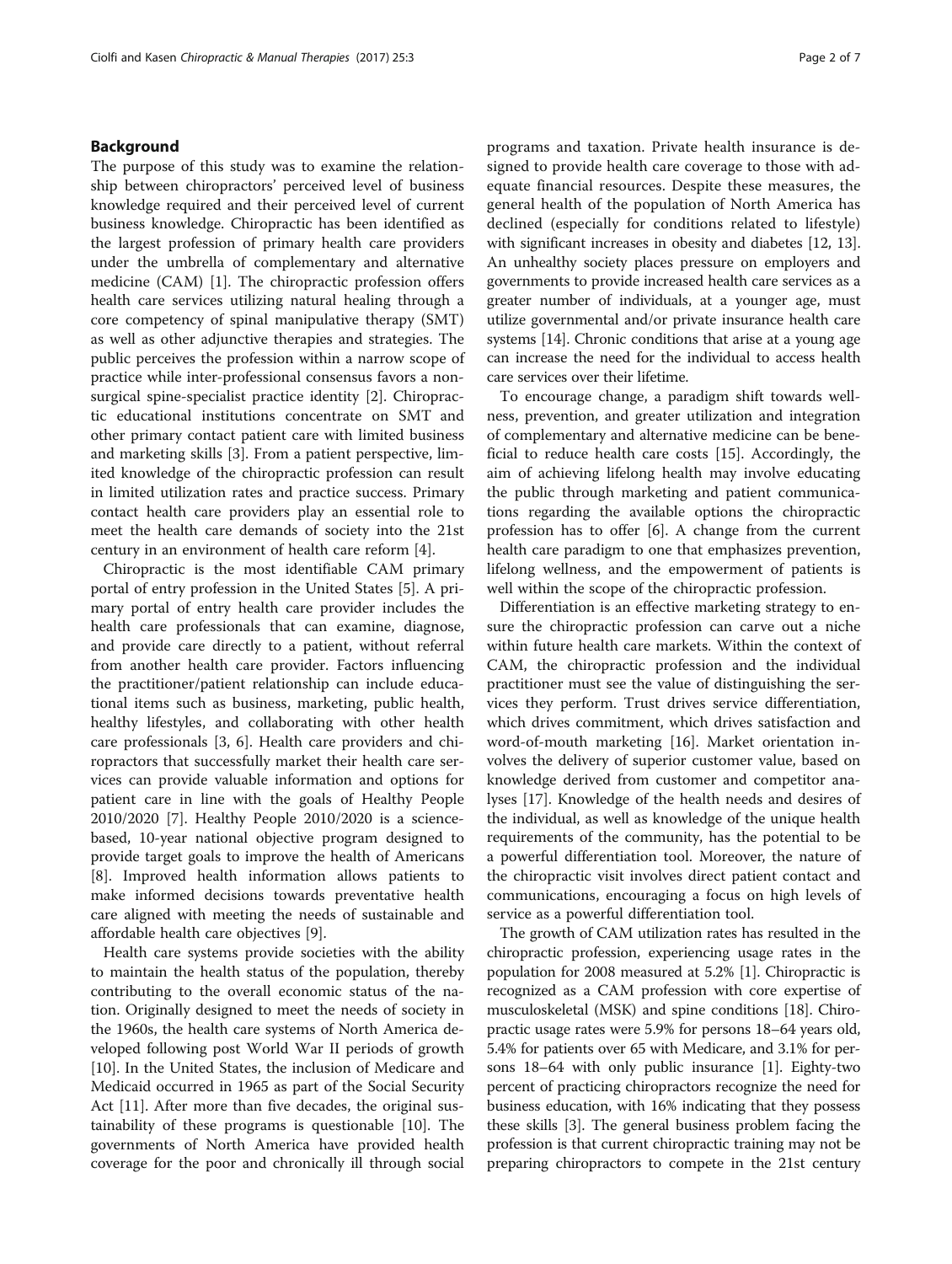health care market [\[3](#page-6-0)]. Moreover, some chiropractors are experiencing a difficult time starting and successfully maintaining a practice [\[19\]](#page-6-0).

Liu and Van Ginkel [\[20\]](#page-6-0) posited that the public might not utilize chiropractic services due to the perception of ineffectiveness of treatments and services provided. Their study findings assert that the profession has not penetrated the public health care market with notable success. Underutilization of services can be the result if the public is not aware of the value added services the profession has to offer. Accordingly, business and marketing training can be effective to counteract misperceptions regarding the profession by usefully employing educational marketing. Such training develops valuable skills for building and enhancing patient loyalty towards the profession and the individual practitioner.

Penetrating into larger markets for health care services is similar to other business marketing in the 21st century, requiring the ability to appeal to a culturally diverse customer base. In the US, service quality has a stronger effect on customer satisfaction in the fast food industry when compared to China [\[21\]](#page-6-0). Smith and Reynolds [[22](#page-6-0)] conducted a study to examine the differences between cognitive and affective measures for service quality, the ability to predict behavioral intentions, and the impact of service features on these measures. Their findings explained that customers perceived service quality and service satisfaction varied across different cultural groups.

Davis, Sirovich, and Weeks [\[23\]](#page-6-0) stated that in 2006, 12.6 million adults in the US experienced 109 million chiropractic visits. This represents a 68% increase in chiropractic patient visits, and a 55% increase in total expenditures since 1997. The results suggests that individuals are seeking a relationship between the chiropractor and the patient that includes a broad perspective of health. Such an approach is in agreement with patient-centered care and sustainable approaches to health care delivery maintained by Bezold [[24](#page-6-0)]. Weigel et al. [[5](#page-6-0)] concurred with this finding in a longitudinal study that demonstrated an increased level of usage amongst older adults seeking preventative health care. Preventative and minimally invasive approaches to care are congruent with the worldview of chiropractors to relieve pain, and restore MSK function, while supporting the self-healing powers of the body [[25](#page-6-0)]. Such preventative approaches can further contribute to sustainable health care within an environment of rapid change, creative innovation, and business opportunity.

#### Methods

In this quantitative correlation study, a validated survey instrument (Health Care Training and Education Needs Survey) [[3\]](#page-6-0) was administered to chiropractors in the province of Ontario Canada via Survey Monkey. The eight items identify common business topics:

organizational behavior/human resources, strategic management, finance, marketing, law and ethics, accounting, managerial decision-making, operations and systems management. Hypotheses statements were created for the eight items to test the relationship and significant difference between the perceived level of knowledge required and the perceived current level of knowledge for each of the eight business items: (a) organizational behavior and human resources (b) strategic management, (c) finance, (d) marketing, (e) law and ethics, (f) accounting, (g) managerial decision making, and (h) operations and systems management.

Permission to use Health Care Training and Education Needs Survey was obtained from the original author. The survey was used without modification as it had previously been administered to practicing chiropractors in the USA [[3\]](#page-6-0). A panel of experts developed and validated the two questions and eight-item survey, and the instrument was previously used in two published peer-reviewed journal articles [[3, 26](#page-6-0)]. The questions identify the knowledge required within the current health care market and the current level of knowledge possessed. Ethics approval was obtained through the IRB of Walden University.

Engagement of participants occurred with a briefly worded introduction to the survey to ensure cooperation and sincere participation to complete the entire questionnaire [\[27](#page-6-0)]. Participants accessed a 1–5 Likert-scale  $(5 - \text{very high}, 4 - \text{high}, 3 - \text{neither high or low}, 2 - \text{low},$ 1 – very low) survey through an online link (Survey Monkey) with the option to respond over a 14-day period. Eight research questions were developed. Statistical analysis was performed to identify any significant correlations between the perceived level of knowledge required and the perceived level of existing knowledge for: a) organizational behavior and human resources, b) strategic management, c) finance, d) marketing, e) law and ethics, f) accounting, g) managerial decision making, and h) operations and systems management.

Spearman's Rank Correlation  $(r<sub>s</sub>)$  was used to establish correlations between the eight items from survey Parts I and II. Spearman's Rank Correlation is effective to determine the strength of association between two variables when using ordinal data [\[28](#page-6-0)]. Wilcoxon Rank Testing was selected to determine the statistically significant differences between variables when ordinal data is involved [\[28](#page-6-0)].

In Part I, the participants responded to the first question by rating the eight business items considering the current health care market and the level of knowledge required for each. In Part II, the participants respond to the second question by rating the eight items indicating their current level of knowledge for each area or subject. The eight items from both parts of the survey instrument matched the hypotheses developed for each item. Item matching permitted the process of hypotheses testing for each of the eight items [\[27](#page-6-0)].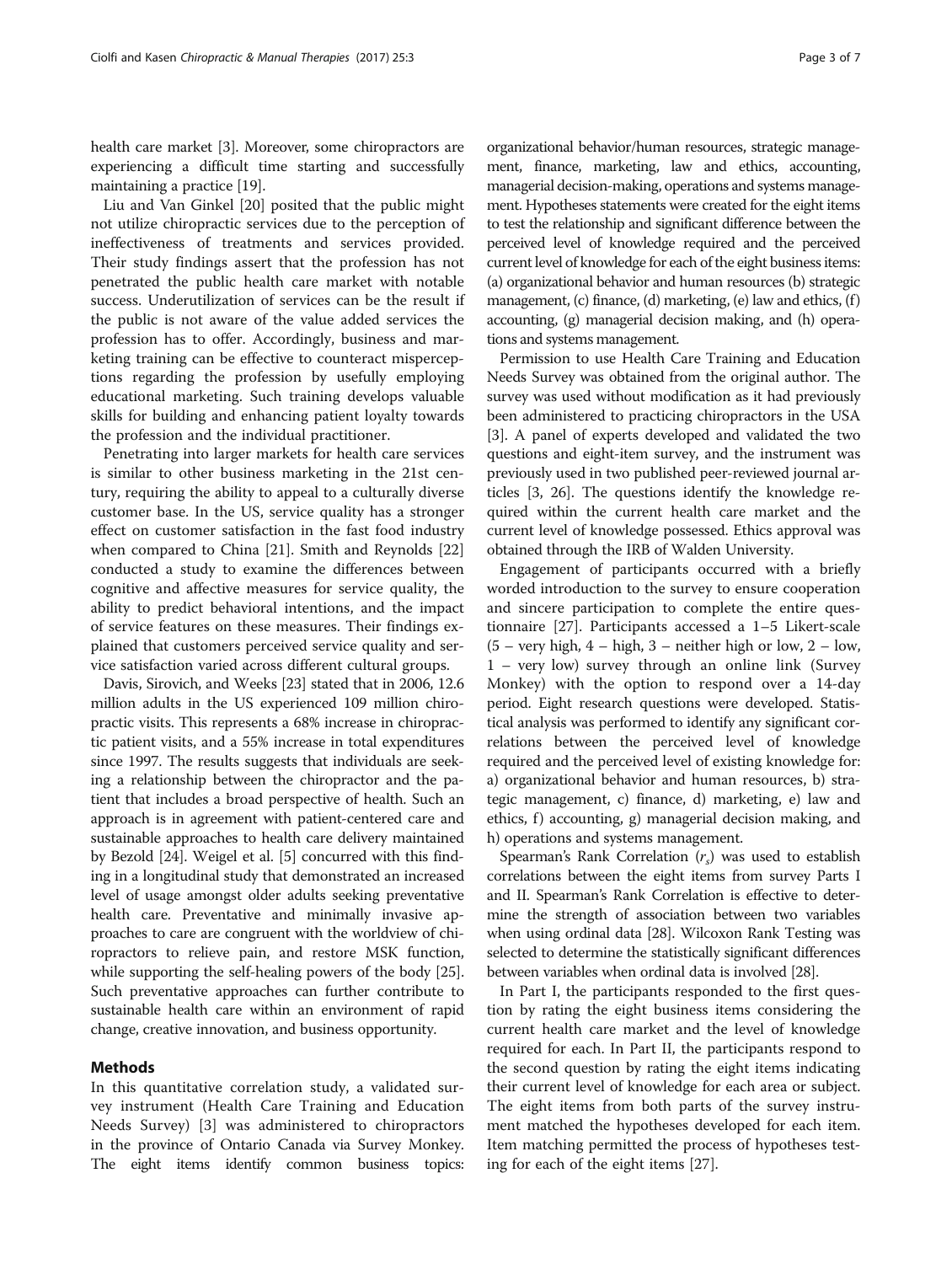Data collection began on November 27, 2013 and continued until December 18, 2013. The survey was closed after responses over the last four days of the three week period produced a rate of one or less responses per day. Initially, the data collection period was to occur over a two week period. However, during the first two weeks of the collection process, a larger than usual rate of noncompletion was noticed. Accordingly, the data collection process was extended for another seven days. The initial survey was distributed to 2,391 eligible participants. The survey was distributed again one week following the initial survey as a reminder to those that had not completed. A third and final distribution of the survey occurred two weeks following the initial release date.

Data was also analyzed using the Bonferroni method to control for the Type I error rate due to running multiple bivariant tests [\[28\]](#page-6-0). The statistical analysis was performed using SPSS version 21. The frequency of participant responses (percentage) for perceived knowledge required and perceived current knowledge was performed. Henson et al. [\[3](#page-6-0)] used a similar technique of combining the high (4) and very high responses (5) for knowledge required and current knowledge followed by calculations to determine the percentage differences between the eight paired items.

## Results

From the approximately 4,000 chiropractors within the province of Ontario, 2,443 had their e-mails listed within the College of Chiropractors of Ontario (CCO) 2012–2013 directory. From this number of initially distributed surveys, 45 opted out, and seven e-mail addresses bounced. From the 361 respondents, 87 individuals did not complete the entire survey, including 15 individuals that elected to not continue beyond the consent page. This resulted in 274 completed and usable surveys (response rate of 11%) for data analysis purposes. The consent page clearly indicated that participation was voluntary and that discontinuing at any time was acceptable.

There was a statistically significant correlation between the level of knowledge required and the existing level of knowledge for organizational behavior and human resources, strategic management, marketing, law and ethics, managerial decision-making, and operations and systems management. There was no statistically significant correlation between the level of knowledge required and current level of knowledged possessed for finance and accounting. Effect sizes for finance and accounting were small: below 0.10. A moderate effect size was noted for law and ethics at 0.334. Organizational behavior, strategic management, marketing, managerial decision-making, operations and systems management had effect sizes ranging from low (0.10) to moderate (0.30) levels. The research findings confirmed that there are statistically significant relationships for six out of eight business items tested.

Table 1 contains the mean and standard deviation for each of the eight variables for knowledge required and current knowledge. The mean value ranges for knowledge required was 3.10 to 3.61; a difference of 0.51. The mean values range for current level of knowledge was 2.92 to 3.38; a difference of 0.46. The mean value for perceived knowledge required was slightly larger than perceived current knowledge supporting other data trends within this study.

Table [2](#page-4-0) contains the percentage differences of all participants for knowledge required in relation to current knowledge. Strategic management and marketing had the largest difference between knowledge required and current knowledge with a value of 20.1%. Accounting and organizational behavior were the next two items with the greatest value differences of 15.7% and 15.3%, respectively. Operations and systems management was next with a value difference of 13.8%, followed by legal and ethical at 13.1%, managerial decision-making at 9.4%, and finance at 9.2%.

Table [3](#page-4-0) contains the correlation coefficients for the eight variables providing evidence for testing the relationship between the perceived level of knowledge required and perceived current level of knowledge. Table [3](#page-4-0) also contains the P values for the Wilcoxon Signed Ranks Tests performed on each of the items. Six items demonstrated a statistically significant correlation between the perceived level of knowledge required and the perceived current level of knowledge: organizational behavior, strategic management, marketing, legal and ethical, and operations and systems management ( $p < 0.01$ ). For finance and accounting, no statistically significant relationship was observed. For the Wilcoxon Signed Ranks Tests, three items demonstrated a significant difference ( $p < 0.01$ ): strategic management; marketing and; legal and ethical. These three items demonstrated significantly higher scores for

Table 1 Descriptive statistics: Knowledge required and current knowledge  $(N = 274)$ 

| Eight business items    | Knowledge required |       | Current knowledge |           |
|-------------------------|--------------------|-------|-------------------|-----------|
|                         | М                  | SD    | M                 | <b>SD</b> |
| Strategic management    | 3.61               | 1.172 | 3.32              | 0.956     |
| Marketing               | 3.57               | 1.163 | 3.15              | 0.986     |
| Accounting              | 3.51               | 1.193 | 3.32              | 1.017     |
| Organizational behavior | 3.51               | 1.267 | 3.38              | 0.973     |
| Operations              | 3.16               | 1.119 | 3.00              | 0.963     |
| Legal and ethical       | 3.59               | 1.045 | 3.25              | 1.011     |
| Managerial decisions    | 3.10               | 1.070 | 2.92              | 0.982     |
| Finance                 | 3.53               | 1.152 | 3.37              | 0.905     |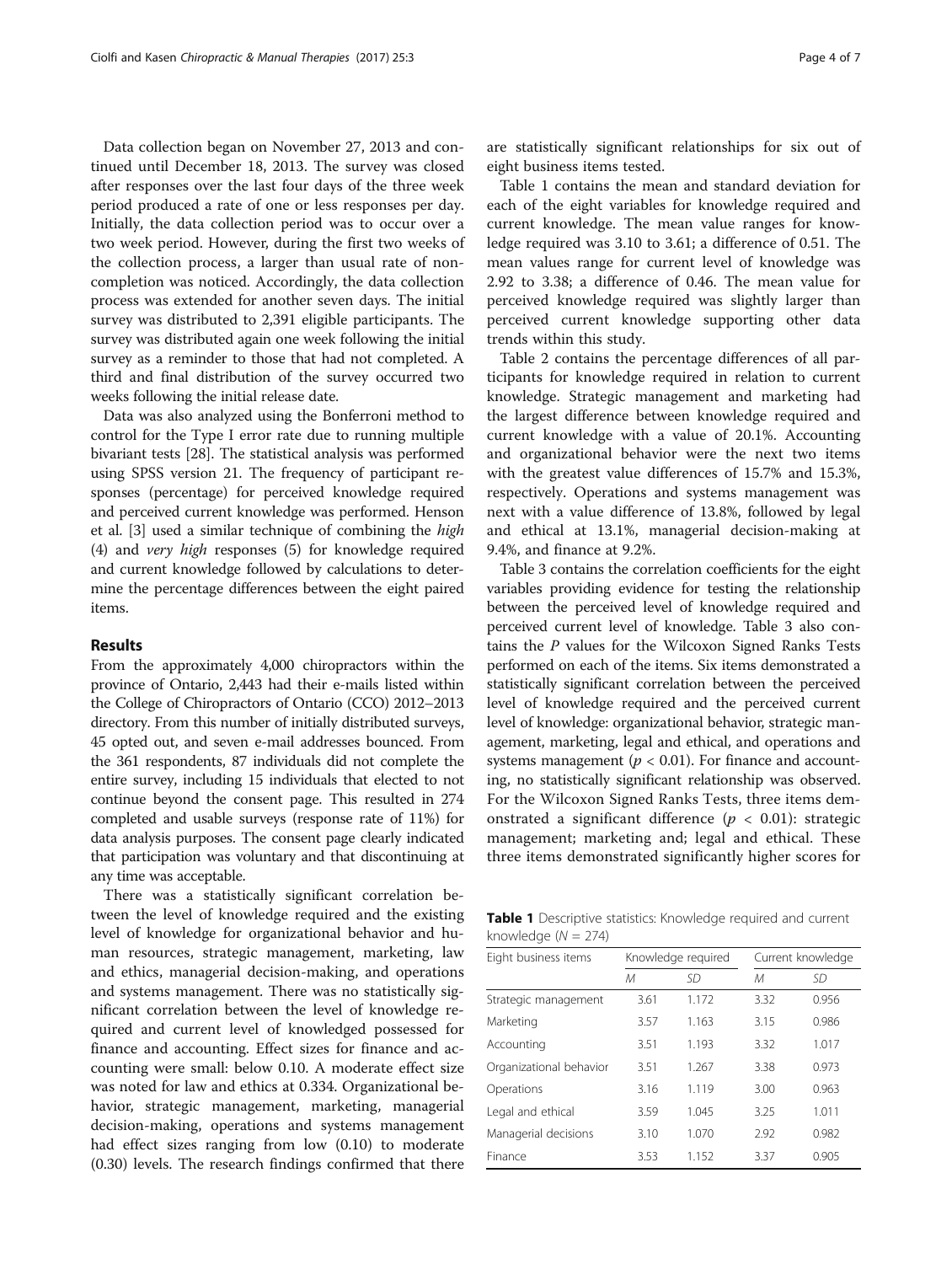<span id="page-4-0"></span>Table 2 Percentage differences of all participants for knowledge required in relation to current knowledge

| Eight                   |                       |                      |            |  |  |
|-------------------------|-----------------------|----------------------|------------|--|--|
| <b>Business items</b>   | Knowledge<br>required | Current<br>knowledge | Difference |  |  |
| Strategic management    | 65.7                  | 45.6                 | 20.1       |  |  |
| Marketing               | 59.5                  | 39.4                 | 20.1       |  |  |
| Accounting              | 61.3                  | 45.6                 | 15.7       |  |  |
| Organizational behavior | 63.5                  | 48.2                 | 15.3       |  |  |
| Operations              | 43.8                  | 30.0                 | 13.8       |  |  |
| Legal and ethical       | 55.4                  | 42.3                 | 13.1       |  |  |
| Managerial decisions    | 37.2                  | 27.8                 | 9.4        |  |  |
| Finance                 | 58.1                  | 48.9                 | 9.2        |  |  |

perceived knowledge required when compared to perceived current level of knowledge.

## Discussion

The study findings suggest that chiropractors from Ontario revealed a relationship between perceived knowledge required and current level of knowledge. This applies in particular to six of the eight items tested using Spearman's correlation: organizational behavior, strategy, marketing, legal and ethical, managerial decisions, and operations and systems management. All significant correlations failed to reach a moderately positive level of 0.5 [[28](#page-6-0)]. The items finance and accounting were not found to be statistically significant. The items strategic management, marketing, legal and ethical demonstrated Wilcoxon Signed Ranks Test significant differences suggesting a requirement to increase business knowledge for these topics.

Evans, Perle, and Ndetan [\[29](#page-6-0)] examined the websites of chiropractors advertising wellness. Their findings demonstrated that the majority of sites contained little useful health and wellness information and were instead

Table 3 Spearman's correlations and Wilcoxon signed ranks tests: Knowledge required in relation to current knowledge

| costs. Information comet in Telacion to canent information |             |                       |  |  |  |
|------------------------------------------------------------|-------------|-----------------------|--|--|--|
| Eight                                                      | Spearman's  | Wilcoxon signed       |  |  |  |
| <b>Business Items</b>                                      | Correlation | Ranks Test (P-Values) |  |  |  |
| Strategic management                                       | $0.238*$    | < 0.001               |  |  |  |
| Marketing                                                  | $0.222*$    | < 0.001               |  |  |  |
| Accounting                                                 | 0.074       | 0.042                 |  |  |  |
| Organizational behavior                                    | $0.263*$    | 0.073                 |  |  |  |
| Operations                                                 | $0.260*$    | 0.046                 |  |  |  |
| Legal and ethical                                          | $0.344*$    | < 0.001               |  |  |  |
| Managerial decisions                                       | $0.172*$    | 0.029                 |  |  |  |
| Finance                                                    | 0.048       | 0.055                 |  |  |  |

\*significant to  $p < 0.01$ 

used to deceitfully market the practice. Unethical marketing and business practices can destroy the cultural authority of a profession. Gleberzon, Perle, and LaMarche [[19](#page-6-0)] pointed out that chiropractic curriculum should include business, practice management skills, and patient management skills with a focus on ethics. Gleberzon [[30](#page-6-0)] recommended that chiropractic education reflect a standardized approach to sound business practices. Findings from the present study support recommendations of other researchers with positive albeit weak correlations for six of eight business items. The significant findings from the Wilcoxon analysis: strategic management; marketing and; legal and ethical, also support recommendations from other research findings.

A past study conducted by Henson et al. [[3\]](#page-6-0) measured the difference between the combined high and very high values for the perceived level of business knowledge required and current level of knowledge demonstrating percentage gaps for all eight items aligning with the results from the present study. The differences between the perceived knowledge required and current level of knowledge from the present study, demonstrate similarities with the Henson at al study. However, the Henson et al, study did not perform inferential statistical analysis on the perceived level of knowledge required and the perceived current level of knowledge for the eight items.

Chiropractors' typically practice as solo practitioners, (sole proprietorship), associates, or within partnership arrangements. These arrangements typically involve income generation from patient visits and the sale of products such as supplements and supportive medical devices. The results of the current study suggest that there are relationships and gaps in business education and training for chiropractors. Mirtz et al. [[31\]](#page-6-0) obtained data from non-practicing chiropractors illustrating that meeting overhead expense was a crucial factor to business success. Income expectations from a chiropractic practice were much lower than expected, making chiropractic a difficult career to earn an adequate income. The combination of these two aforementioned items contributed to the decision for some individuals to discontinue practicing within the profession.

In the province of Ontario Canada, the number of practicing chiropractors doubled from 1990 to 2004 [[32\]](#page-6-0). Similar trends in the supply of licensed chiropractors occurred in the state of California from 1970 to 1998. Foreman and Stahl [[32\]](#page-6-0) noted that during this period, the number of licensed chiropractors within the state of California increased by 170%. This represented a significant increase from the general population that expanded by 65% during the same period. Practitioners that could not meet their operating costs viewed the profession as unviable to make an adequate living and subsequently discontinued maintaining their license to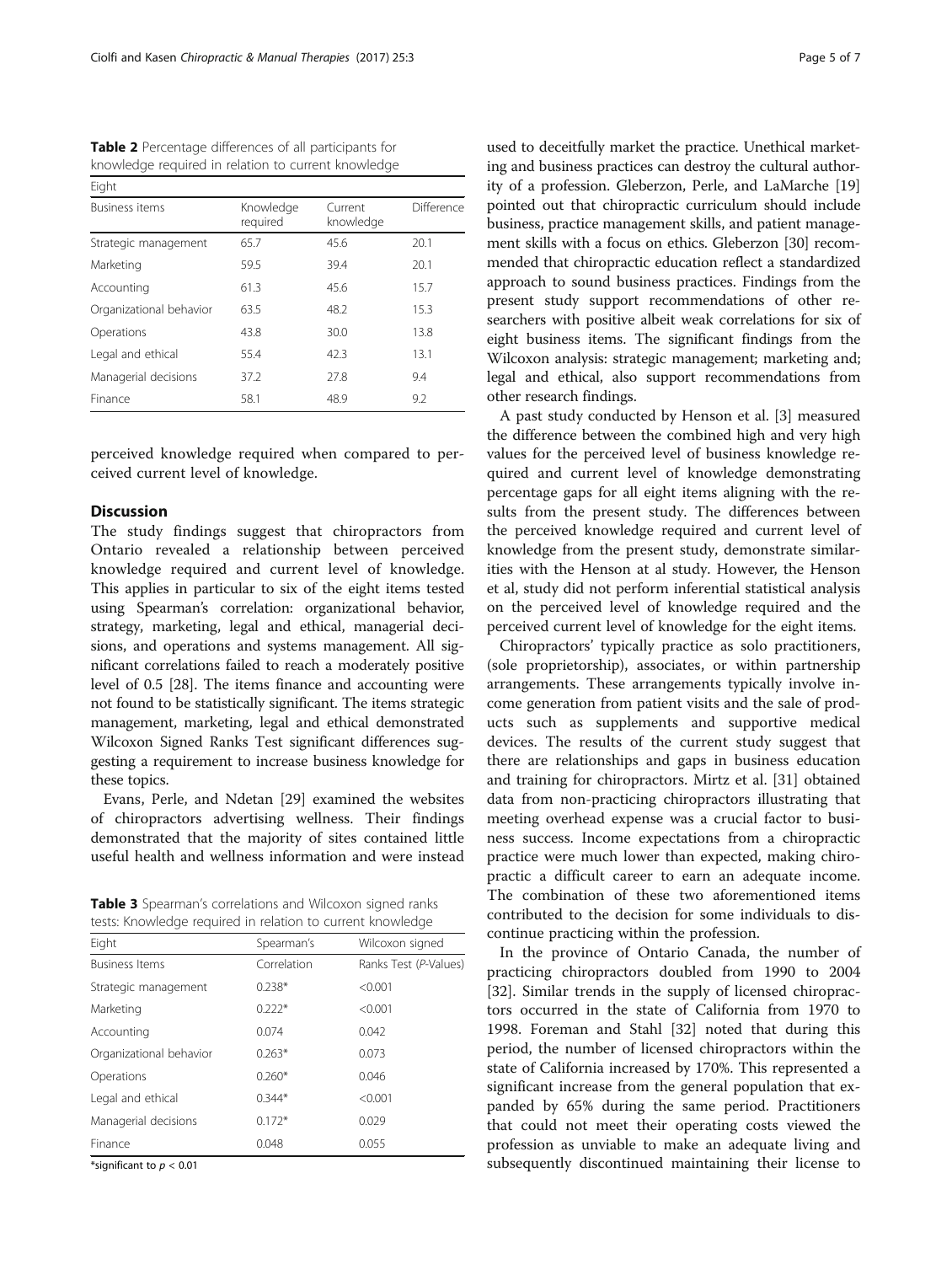practice [\[32](#page-6-0)]. Increased health care market competitive pressures, student loan debt, and lack of business knowledge resulted in an inability to generate adequate income levels.

Chiropractic educational requirements contain guidelines that include the delivery of content related to jurisprudence and business management. The accreditation body for chiropractic education in Canada (Canadian Federation of Chiropractic Regulatory and Educational Accrediting Board: CFCREAB) requires institutions to instruct students on ethical marketing, and understanding the need to follow sound business practices [\[30](#page-6-0)]. To increase acceptance and understanding to all students, such content can take the form of traditional lectures and online delivery formats. Frost, Derby, and Haan [[33](#page-6-0)] demonstrated that computer-assisted online content for business and management principles was a successful method to augment lecture-based content across multiple learning styles. Gleberzon [\[30\]](#page-6-0) posited that chiropractic institutions lack a comprehensive model curriculum for business and management content. Such a lack of consistency can undermine the ability of the profession to self-govern, be detrimental to professional cultural authority, and does not promote sustainable health care solutions. The results from the current study could provide the basis to reform the curriculum of chiropractic of chiropractic colleges.

# **Limitations**

This study had inherent limitations in that it only included participants from one Canadian province (Ontario) as well as self-selection bias on the part of individuals in choosing to reply to the survey. Accordingly, the results are only applicable to the chiropractic profession with the province of Ontario.

#### Conclusion

The goal of conducting this study was to investigate the relationship and significant difference between business knowledge required and current level of business knowledge of chiropractors. Although relationships were established for six of the eight business items only three of the eight items were statistically significant for differences between them. The quanititative nature of the survey instrument may not be the most effective method to gather information from the participants related to the topics. It is recommended that future studies use a mixed methods or qualitative research design to obtain data of greater value.

Improving the level of business knowledge for chiropractors may prove valuable to promote sustainable health care encompassing prevention and lifelong wellness strategies positively contributing to the cultural authority of the profession. Moreover, such training could add value to the profession as an attractive health care career thereby strengthing enrolment and business sustainabilty of chiropractic educational institutions. Proficiency in business education may also be advantageous to influence individuals, society, and governments to adopt a health care paradigm that is efficient, effective, patient-centered, and empowers patients toward prevention type behaviors.

#### Abbreviations

CAM: Complementary and alternative medicine; CCO: College of Chiropractors of Ontario; CFCREAB: Canadian Federation of Chiropractic Regulatory and Educational Accrediting Board; IRB: Institutional review board; MSK: Musculoskeletal; RQ: Research question; SMT: Spinal manipulative therapy

#### Acknowledgements

Not Applicable.

#### Funding

Not Applicable.

#### Availability of data and materials

Available from primary author.

#### Authors' contributions

MAC: Primary Author: Research completed to fulfill dissertation requirement for Doctor of Business (DBA) degree. PAK: Co-author: Supervisor and lead reviewer of primary author during dissertation process. Both authors read and approved the final manuscript.

# Competing interests

The authors declare that they have no competing interest.

#### Consent for publication

Not Applicable.

#### Ethics approval and consent to participate

Project Consent Form

Project Title: The Relationship Between Chiropractor Required and Current Level of Business Knowledge

Investigator: Michael A. Ciolfi HBPE BSc DC MBA

Supervisor: Dr. Patsy Kasen D.Mgt

Invitation: You are invited to take part in a research study of the business education knowledge of chiropractors within the province of Ontario. Holding an active license to practice in Ontario is the inclusion criteria for this study. Surveys are distributed to the emails of practicing chiropractors available from the 2012–2013 Directory from the College of Chiropractors of Ontario.

This study is being conducted by a researcher named Michael Ciolfi, who is a doctoral student at Walden University.

Background Information: Previous researchers have identified the business knowledge needs of practicing chiropractors in the USA. This study seeks to analyze the business education needs of practicing chiropractors in the province of Ontario.

Purpose: To analyze the business knowledge needs of practicing chiropractors. Participants voluntarily complete a two part survey to assess the level of business knowledge required (Part I) for eight business items. For Part II, participants rate their current level of knowledge for the same eight items.

Procedures: The survey takes approximately 10 min to complete.

- Read and agree to the project consent form<br>• Select the appropriate range of years in prac
- Select the appropriate range of years in practice<br>• Complete Part I
- Complete Part I
- Complete Part II

Here are some sample questions: